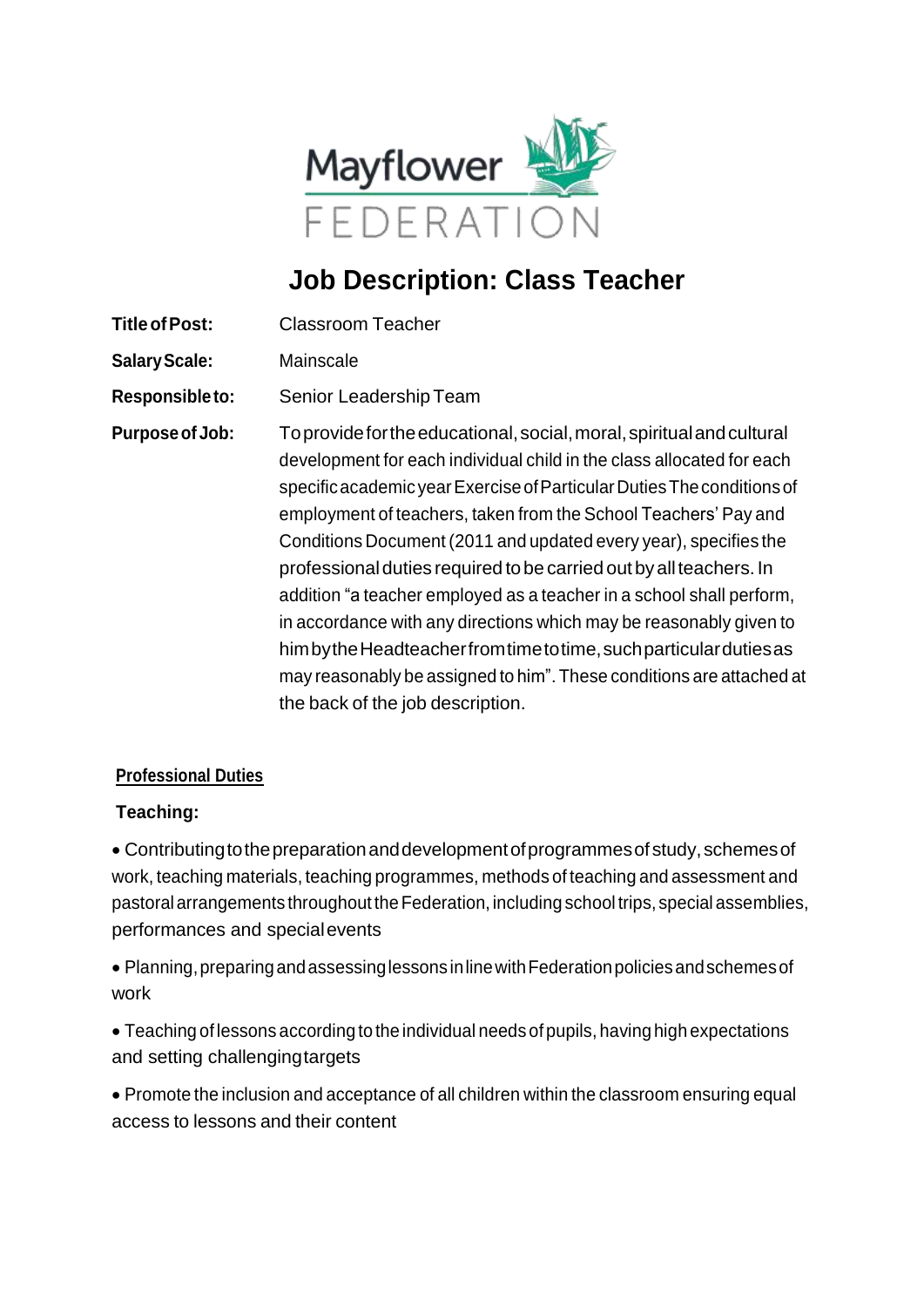• Settingofworkforpupilswhomaynotbeabletoattendschool,inagreementwiththe Headteacher

• Markingworkandprovidingfeedback(includinghomeworkinaccordancewiththe Federation Homework Policy) to pupils and parents in line with the Federation Marking **Policy** 

• Keeping up to date assessments on the development, progress and attainment of pupils and recording and reporting these assessments in line with the Federation Assessment **Policies** 

• Administering assessment tasks and tests in line with Federation policy

## **Other Activities**

• TopromotethepositiveethosandcultureoftheFederationtootherstaff,governors, parents, children and members of the wider community

• Contribute to and support the overall ethos/work/aims of the Federation

• Comply with, support and promote all Federation policies and procedures, particularly those relating to child protection, equal opportunities, racial equality, health, safety and security, confidentiality, behaviour and data protection, reporting concerns to the **Headteacher** 

• Be aware of and support pupil differences and ensure that all pupils have equal access to all school opportunities to learn and develop

• To promote the general progress and well-being of individual pupils throughout the Federation, in line with the Healthy Schools standards and action plan and Every Child Matters Document

• To provide advice and guidance to pupils and parents on educational,emotional, behavioural and social matters in line with school policies and in consultation with the **Headteacher** 

• Keep records and make reports on the personal and social needs of pupils

• Communicate and co-operate with other agencies to support the educational, development/general progress and well-being of individual pupils and to participate in meetings arranged for any purposes described above including IEP Meetings

• To inform the Headteacher immediately of any concerns regarding a pupils welfare

• To communicate and consult with parents of pupils and provide an accurate written annual report forparents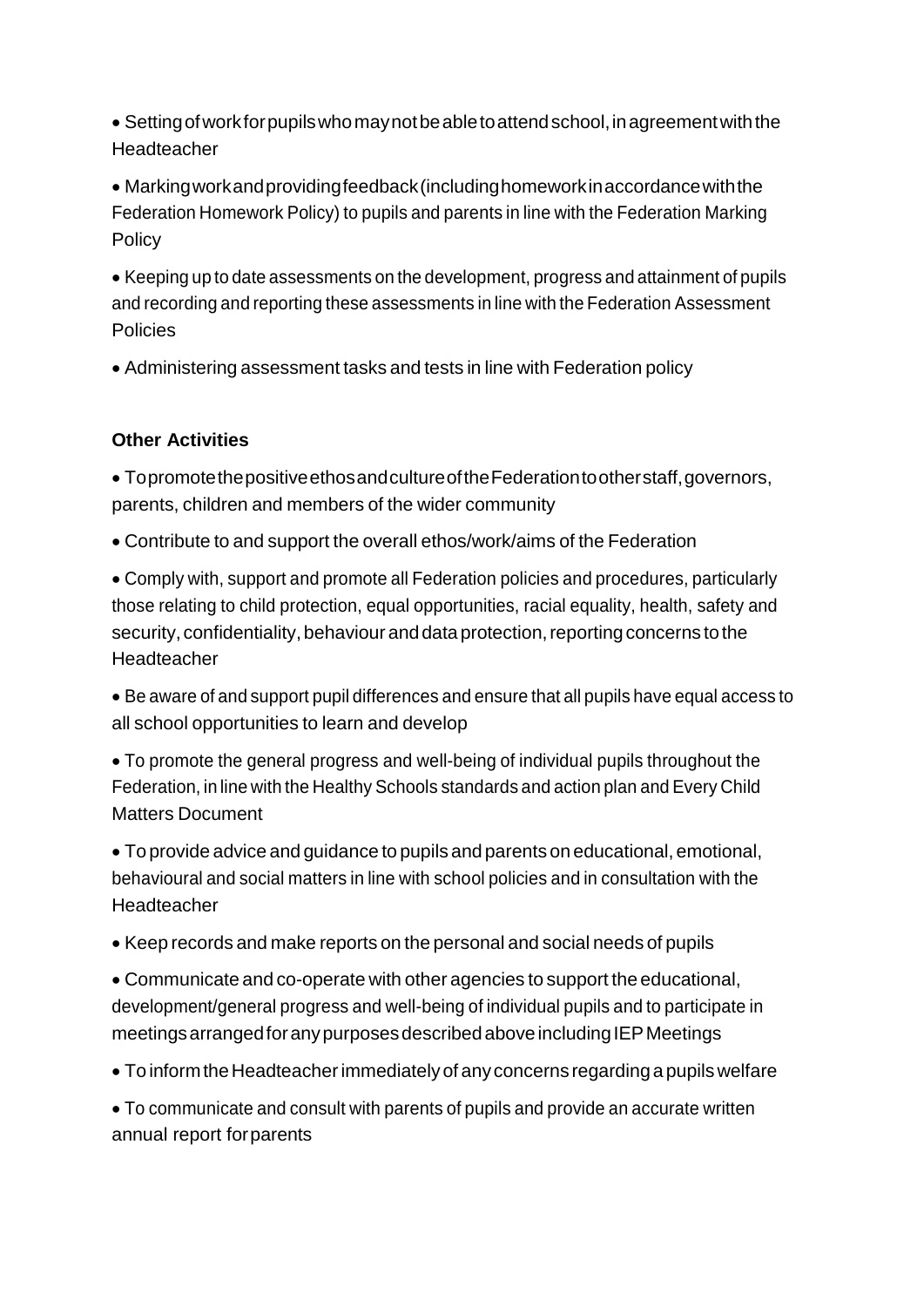• To maintain good behaviour among pupils throughout the school, in line with the **Federation Behaviour Policy** 

• Tosafeguardeverypupil'shealth,safetyandwell-beinginlinewithFederationpolicies

• Toparticipateinstaffmeetingswhichrelatetothecurriculum,administrationor organisation of the Federation, including pastoral arrangements

- Toleadassembliesandtoattendassemblies,whenrequestedbytheHeadteacher
- To register pupils at the start of the school day and after the lunch break

• To supervise pupils throughout the school during playtimes and at any other times requested by theHeadteacher

#### **Management**

• Toplan,organiseandmanagetheworkofEYEsandTeachingAssistantsassignedtothe class, in order to have a positive impact on pupil progress

• Toliaise with the Inclusion Team to contribute to the planning and organising of the work of TAs in order to have a positive impact on pupil progress

• ToensurethattheEYEs andTAs assignedto the class meets allofthe responsibilities as set out in their job description, in a timely and effective manor

### **Training and Development**

- Review and evaluate the teaching methods and schemes of work
- Participate in training and development activities in school or at other providers in order to improve professional skills and knowledge
- To participate in performance management reviews in line with Federation policy

• To carry out any other duties reasonably requested by the Headteacher or Deputy Headteachers. The duties may be varied to meet changed circumstances in a manner compatible with thepost held, at the reasonabledirection of the Headteacher.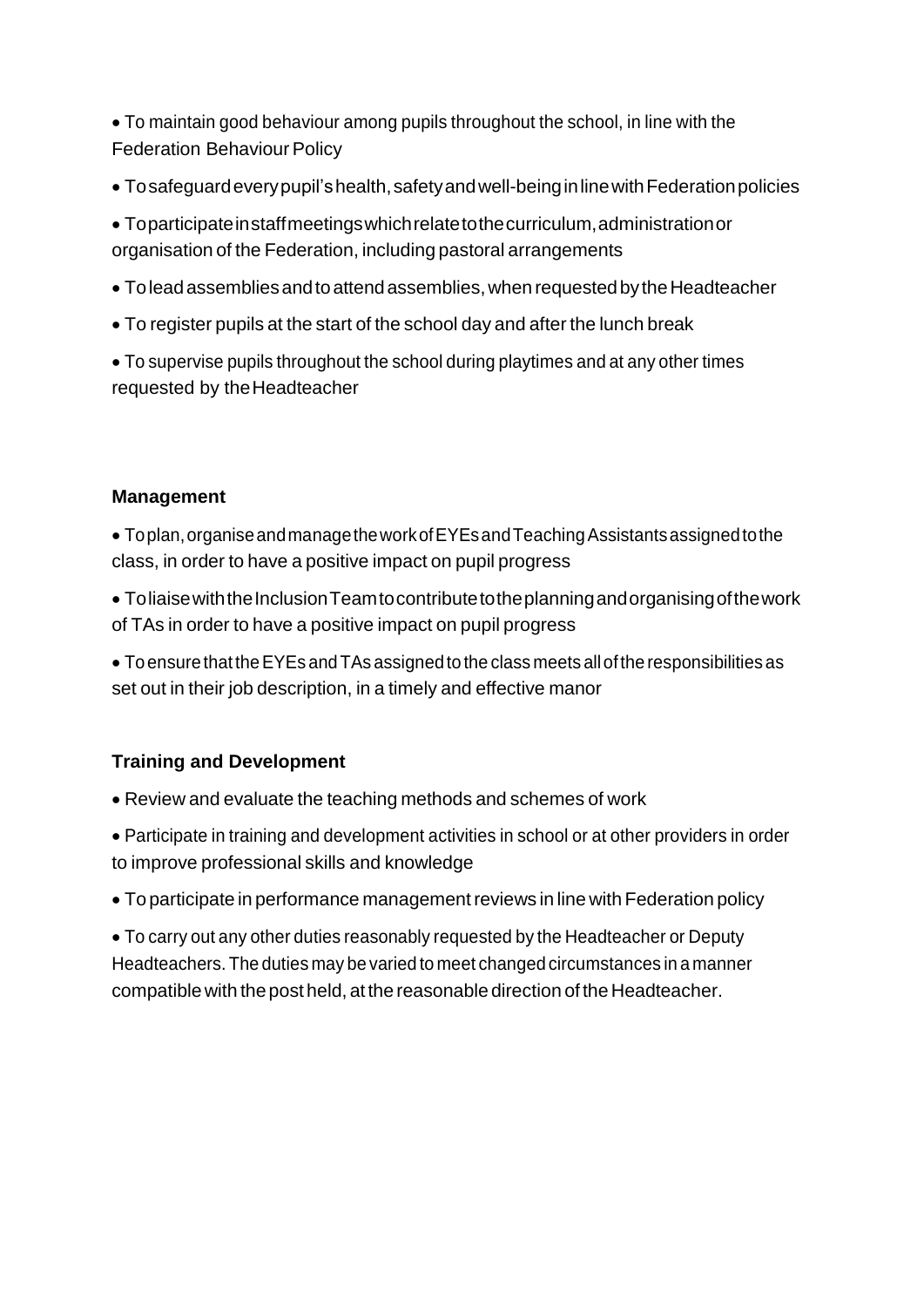

## **Person Specification**

**Post:** Class Teacher

## **Essential Requirements (Selection Criteria)**

1. Qualified Teacher Status (or UK approved equivalent which fulfils current requirements)

2. Successful training and / or qualification to deliver Reading Recovery or Numbers Count programme (applicants for these posts only)

3. Extensive and secure knowledge of primary and / or early years practice

4. Comprehensive knowledge andsignificant experience ofthePrimaryStrategy (literacy and numeracy) and / or Early Years Foundation Stage curriculum

5. Evidence of sustained high quality teaching and reflective practice

6. An ability to demonstrate high level skills in classroom organisation and management leading to the promotion of very good behaviour and discipline in school

7. Ability to establish an optimum learning environment for pupils (through highly stimulating displays, quality labelling and a high level of organisation and tidiness)

8. Computer literate and fluent in using an interactive whiteboard

9. Anabilitytodifferentiatethecurriculumleadingtohighlevelsofachievementfor children who have a diversity of needs and interests

10. A full understanding of the National Curriculum and its implementation

11. An awareness of recently published material eg. National initiatives and strategies for raising achievement

12. Acommitment to the wider development of the school, its pupils, parents and local community.

13. An ability to establish good working relationships with colleagues and pupils, and a strong desire to learn and grow professionally

14. A strong commitment to Equal Opportunities / Safeguarding